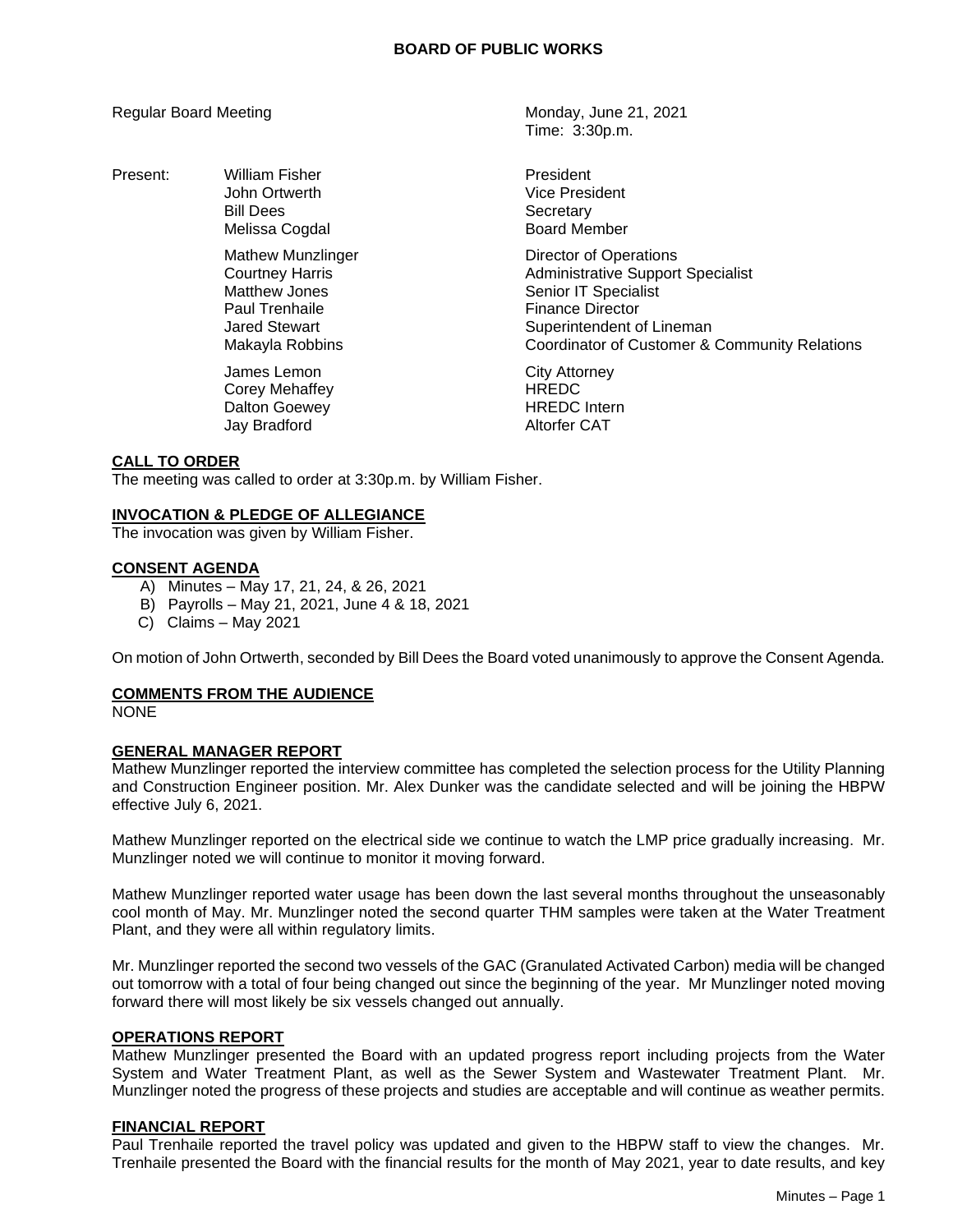financial ratios. Mr. Trenhaile presented the Dashboard presentation to the Board as a review of Key Performance Indicators trailing the last six months.

# **OLD BUSINESS**

### **Schedule of Rates & Fees – Paul Trenhaile**

Paul Trenhaile presented a draft proposal of the Schedule of Rates & Fees. Mr. Trenhaile reviewed the proposed changes and noted management requests the Board to schedule a Public Hearing that would need to take place in July 2021. Mr. Trenhaile noted a Public Hearing is required by City Charter and approval will be asked during New Business.

#### **Diesel Generator Sales Agreement – Paul Trenhaile**

Paul Trenhaile reported in order to complete the upgrade of the Oakwood Substation, the eight diesel generators onsite would need to be moved with an estimated cost of \$800,000-\$1 million. Mr. Trenhaile noted the HBPW currently owns ten diesel generators, and owes \$3.6 million dollars on the lease. Mr. Trenhaile noted at last month's meeting the Board authorized a request for proposal to sell the generators and since had received 3 bids with the best bid from Iron Flag Power Systems at \$5,025,000. Mr. Trenhaile noted the bid could go up slightly due to a transformer not being included and recommended the Board accept the bid from Iron Flag Power Systems to pay off the lease and voiced it would be an immediate cash positive impact.

On motion of John Ortwerth, seconded by Bill Dees the Board voted unanimously to accept the bid from Iron Flag Power Systems to sell the 10 diesel generators at a price of \$5,025,000. as presented.

#### **Martin Street Change Order No. 2 – Mathew Munzlinger**

Mathew Munzlinger reported the Martin Street contract was awarded to Mick Mehler and Sons in August 2020 with an estimated Spring 2021 completion date. Mr. Munzlinger noted the Martin Street Change Order No. 2 is a result of an increase in the overall contract price by \$3,128.00. This additional cost will be charged to the Stormwater budget as the cost increase was associated with quantities related to street paving. Mr. Munzlinger requested the Board approve Change Order No. 2 as submitted for the Martin Street Project.

On motion of John Ortwerth, seconded by Bill Dees the Board voted unanimously to approve the Martin Street Change Order No. 2 as presented.

#### **NEW BUSINESS**

#### **Discuss Date/Time of Monthly Board Meetings – Mathew Munzlinger**

Mathew Munzlinger recommended holding the regular Board meeting the third Monday of the month beginning at 4:00p.m.

Mathew Munzlinger recommended to hold a Public Hearing regarding the Schedule of Rates & Fees on July 19, 2021, at 4:00p.m. with the regular meeting to follow.

On motion of Bill Dees, seconded by John Ortwerth the Board voted unanimously to approve the regular monthly HBPW Board meetings be held the third Monday of the month beginning at 4:00p.m., and to hold a Public Hearing on July 19, 2021, to begin at 4:00p.m. with the regular meeting to follow.

Mathew Munzlinger requested the August 16, 2021, regular HBPW Board meeting be moved to August 23, 2021, at 4:00p.m. Mr. Munzlinger requested to hold a Special Meeting on September 7, 2021, beginning at 4:00p.m.

On motion of Bill Dees, seconded by Melissa Cogdal the Board voted unanimously to approve the August regular Board meeting be held August 23, 2021, at 4:00p.m., and a Special Meeting be held on September 7, 2021, at 4:00p.m.

Mr. Munzlinger reported Social Media Training is scheduled for the Board Members August 16, 2021, at 2:30p.m.

## **Municipal Utility Emergency Loan Application – Paul Trenhaile**

Paul Trenhaile reported Governor Parson signed legislation on May 13, 2021, to provide \$50 million for no-interest emergency loans to municipal electric and natural gas utilities, as well as municipal utility commissions, for wholesale electricity or natural gas costs incurred as a result of extraordinary prices between February 10-20, 2021. Mr. Trenhaile noted during this time, the HBPW was severely impacted by Winter Storm Uri and the overall net impact was determined to be \$814,006.48. Mr. Trenhaile noted Management plans to apply for a \$750,000 loan under the program and voiced these funds would free up excess cash flow to be used for the electrical financing later this fall or whenever necessary. Mr. Trenhaile reported Management is requesting the Board authorize moving forward with the application process that would also include a resolution and ordinance requiring City Council approval before the application could be submitted.